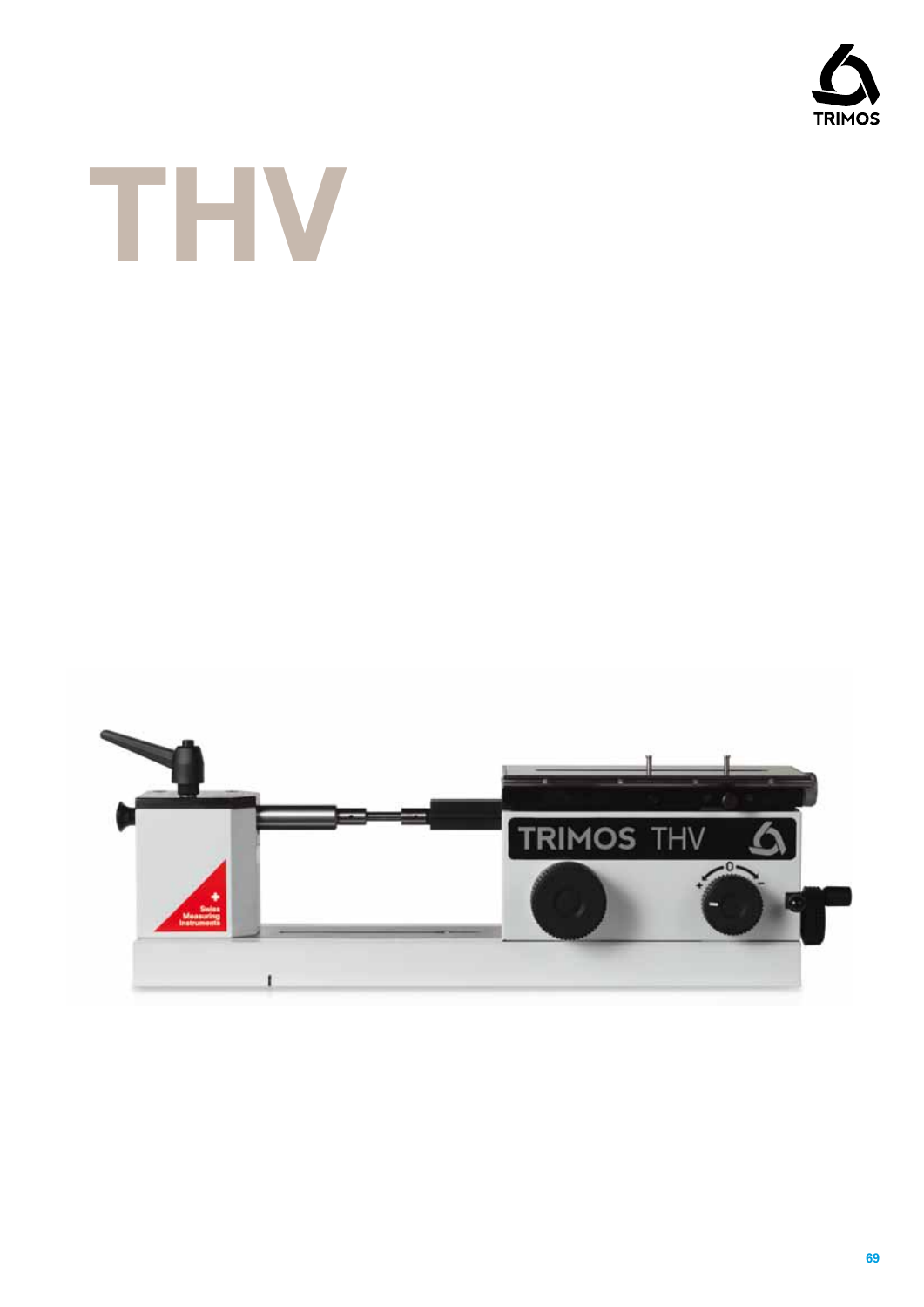

### introduction

The horizontal THV instrument has been designed for calibration and certification of gauging equipment of small dimension.

It allows easy and precise checking of plug gauges, ring gauges, thread plug gauges, test and dial indicators as well as measuring of high precision production parts.

The incorporated opto-electronic measuring system guarantees high accuracy. A separate display unit or a PC with Trimos WinDHI software can be used to display the measurement results.

The THV instruments can also be delivered without measuring system. An electronic probe or a dial indicator shall then be used as measuring system.

Due to its small size, The THV can be moved easily. It is therefore frequently used as mobile calibration station.

IDEAL FOR THE USE IN A CLEAN ROOM AND IN THE WORKSHOP AREA

THE INSTRUMENT MEETS THE REQUIREMENTS OF ALL EN ISO 9000

VERY SIMPLE MANIPULATION

LARGE RANGE OF ACCESSORIES

CHECKING OF INTERNAL AND EXTERNAL DIMENSIONS USING A SINGLE MEASURING ELEMENT

ACCORDING TO THE APPLICATION, THE INSTRUMENT CAN BE USED IN HORIZONTAL POSITION OR IT CAN BE INCLINED UPTO 90° USING THE ADDITIONAL STAND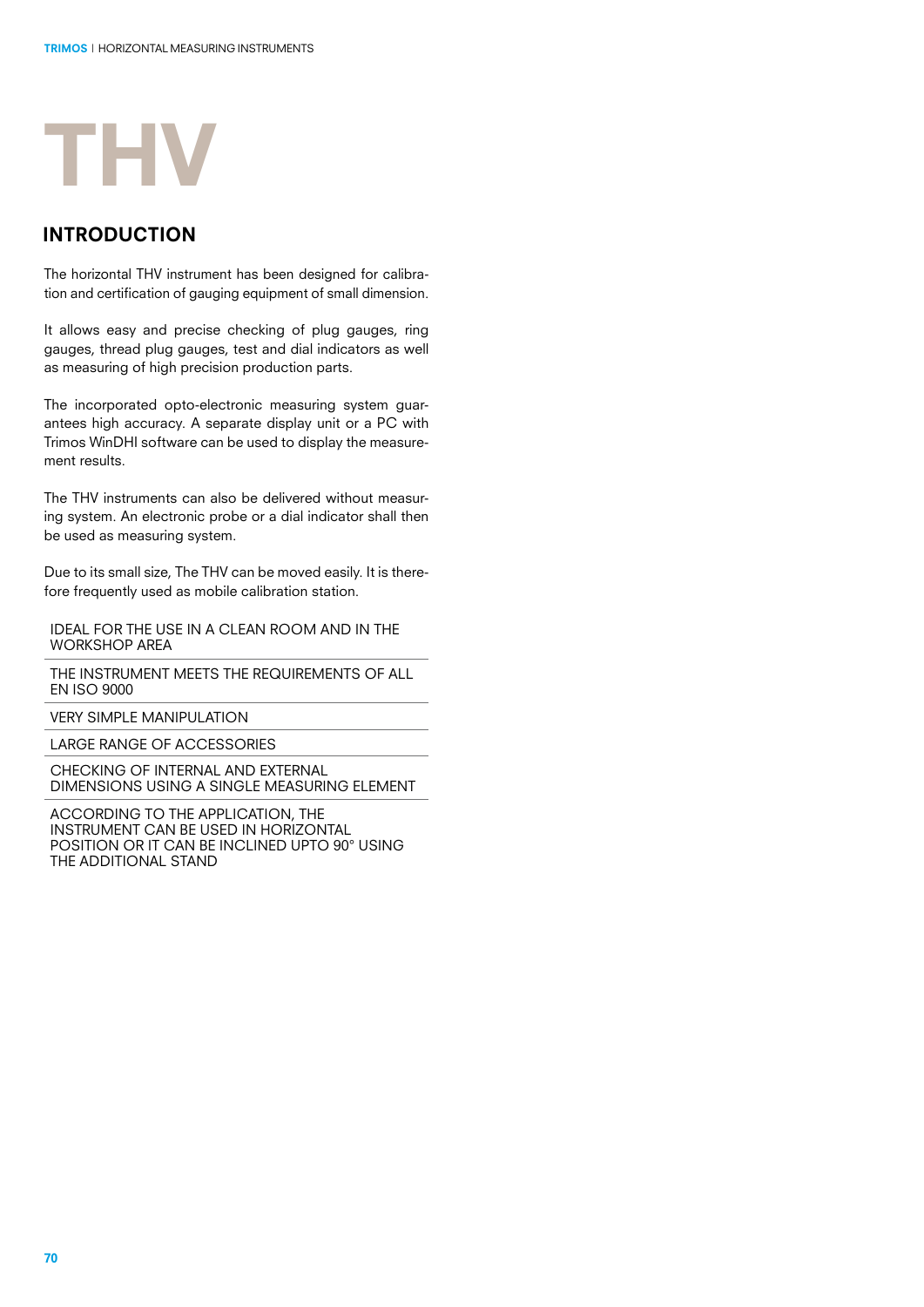

# **DESCRIPTION**

#### DISPLAY UNITS:



Heidenhain ND1100



PC with TRIMOS-WinDHI software



displacement of the sliding datum device

Measuring force adjustment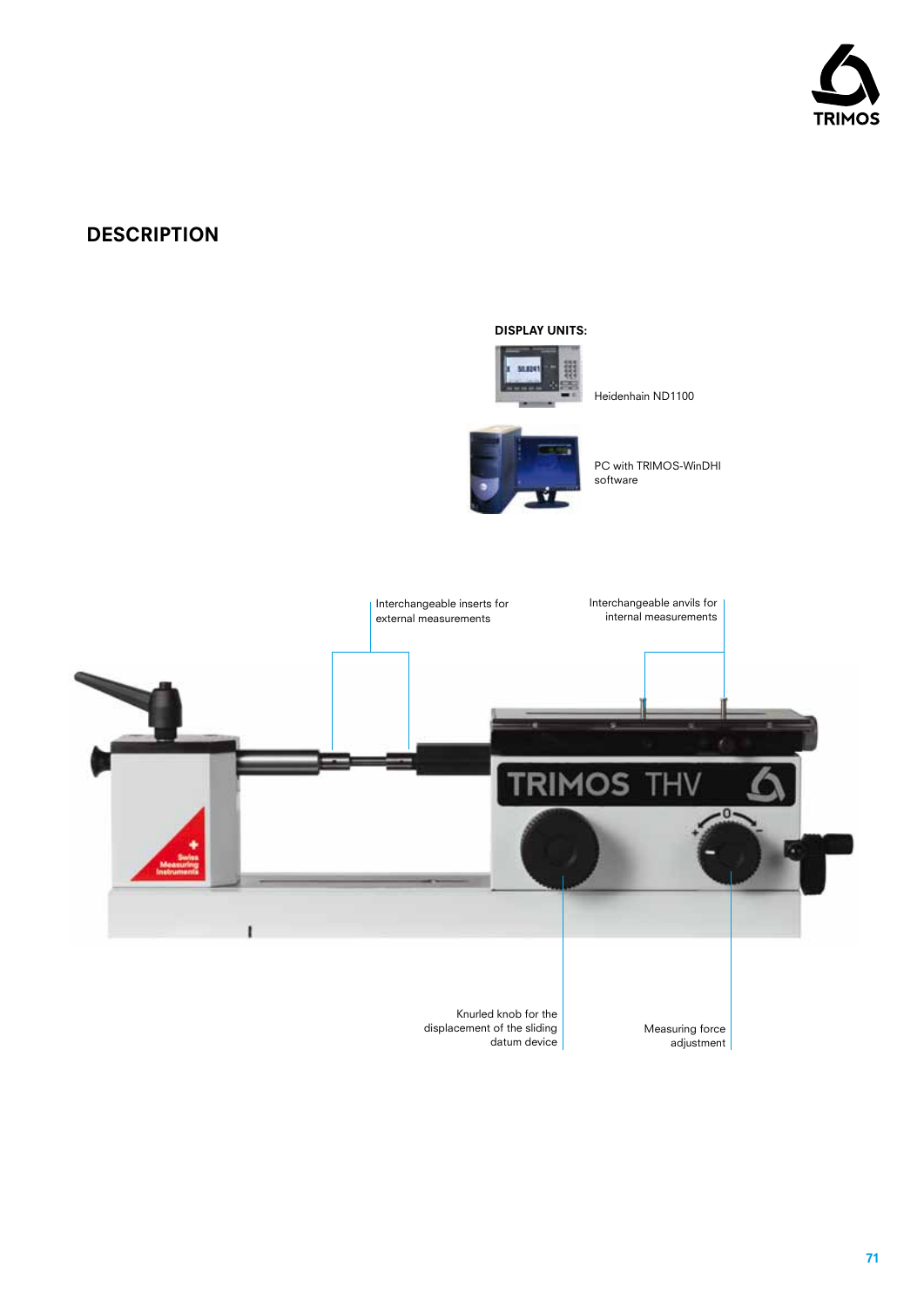

## display/ software

#### Display unit Heidenhain ND1100

LINEAR MEASURING SYSTEM, MIN./MAX. VALUE HOLD inversion of measuring direction sign (+/-) ZERO SETTING OF THE DISPLAY AND PRESET INPUT PARAMETER SETTINGS AND CLASSIFICATION CONFIGURATION OF THE DISPLAY USING EXTERNAL CONTACT

RS232 DATA OUTPUT

#### PC with TRIMOS WinDHI

TRIMOS-WinDHI Software allows the performance of all required measuring functions and the connection to a gauge inspection and management system.

INVERSION OF MEASURING DIRECTION SIGN (+/-)

DDE-SERVER (FOR EXCEL, WORD, ETC.)

GRAPHIC HELP FOR MEASURING FUNCTIONS

DATA TRANSFER USING A FOOT PEDAL

DIRECT DISPLAY OF ALL LENGTH MEASURING VALUES AND MIN./MAX. VALUE HOLD

MEASURING WITH 9 REFERENCES

COMPATIBLE WITH MEASURING EQUIPMENT MANAGEMENT SYSTEMS

## TECHNICAL SPECIFICATIONS







| <b>THV</b>                                |             |                                            |
|-------------------------------------------|-------------|--------------------------------------------|
| Absolute measuring range                  | $mm$ (in)   | 50(2)                                      |
| Application range (external measurements) | $mm$ (in)   | 100(4)                                     |
| Application range (internal measurements) | $mm$ (in)   | 100(4)                                     |
| Max. permissible errors <sup>1)</sup>     | µm          | $0.2 + L$ (mm)/250                         |
| Repeatability (2s) <sup>1)</sup>          | µm          | 0.1                                        |
| Resolutions (depending on display unit)   | $mm$ (in)   | $0.1 \div 0.00001$ (.0001 $\div .000001$ ) |
| Measuring force (adjustable)              | N           | $0 \div 4$                                 |
| Operational temperature                   | $^{\circ}C$ | $+10 \div +40$                             |
| Temperature of storage                    | $^{\circ}C$ | $-10 \div +40$                             |
| Weight                                    | kg          | 22                                         |

<sup>1)</sup> Instruments with integrated measuring system. Values valid at temperature of 20±0.2 °C and relative humidity of 50±5%.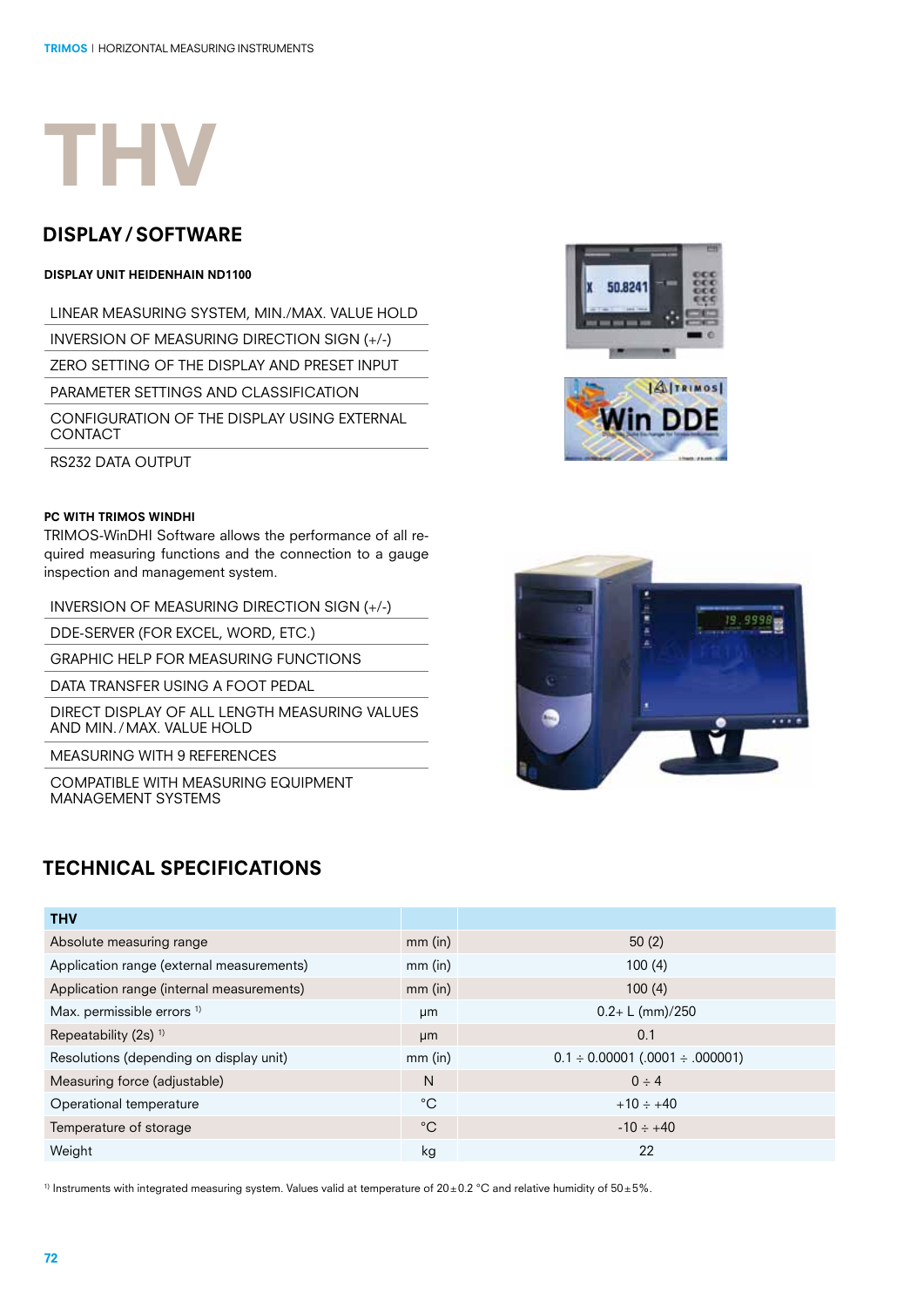

# **SCHEMA**





# STANDARD INSTRUMENT

| The THV instruments are supplied as follows:             |
|----------------------------------------------------------|
| Instrument according to specifications (without display) |
| Measuring inserts for external measurements (TELS50)     |
| Measuring anvils for internal measurements (THV-10)      |
| Protection cover (THV.HO.0-50)                           |
| User's manual (750 50 0006 03)                           |
| Test certificate                                         |

# CODE NUMBERS

| <b>THV</b>                           | <b>Rigid table</b>             | <b>Floating table</b>           |
|--------------------------------------|--------------------------------|---------------------------------|
| Instruments with measuring system    | <b>THVR.0-50</b> 700 206 00 22 | <b>THVR.0-50S</b> 700 206 00 24 |
| Instruments without measuring system | <b>THV.0-50</b> 700 206 00 21  | <b>THV.0-50S</b> 700 206 00 01  |